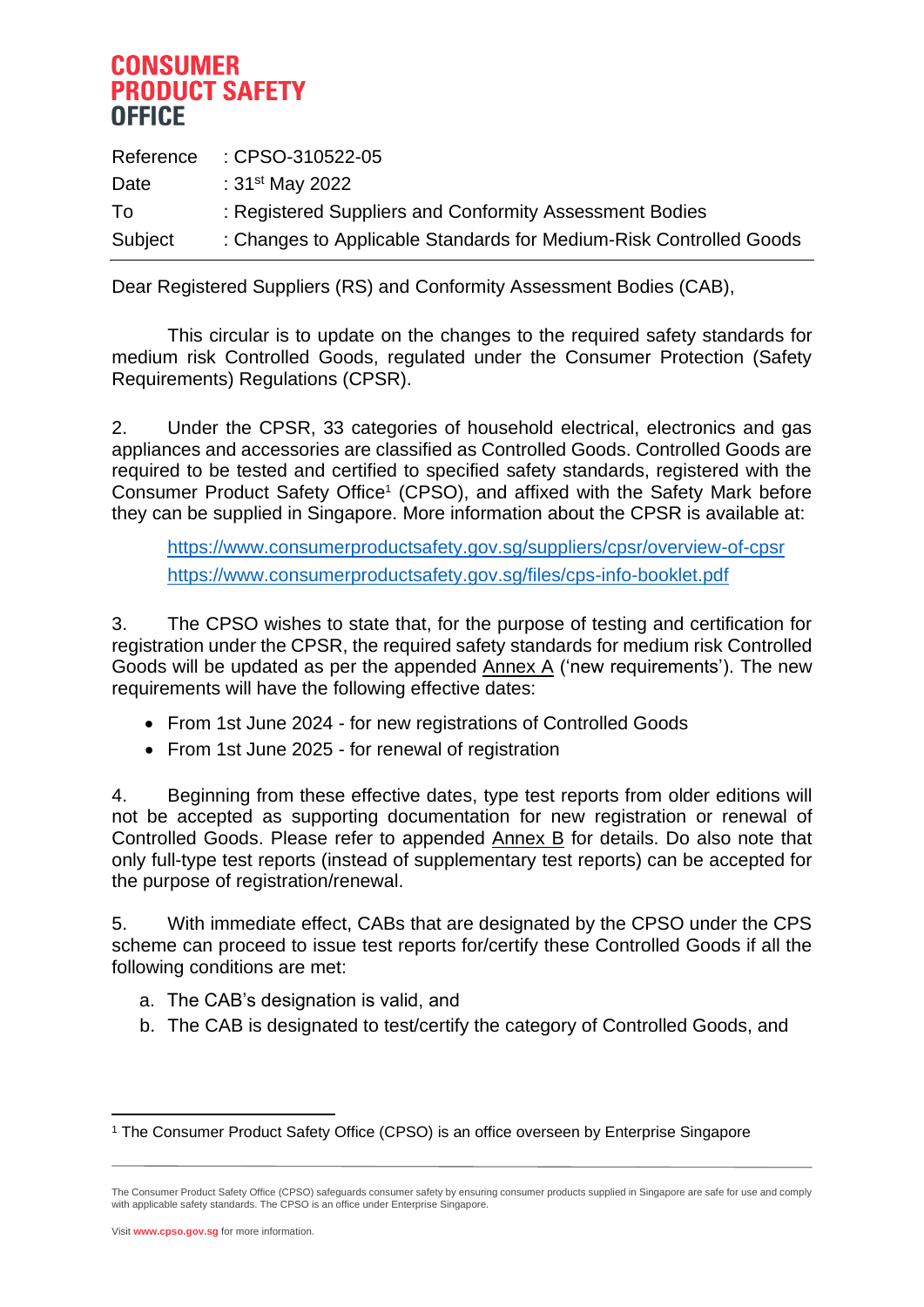c. The CAB is accredited by the Singapore Accreditation Council (SAC) or other National Accreditation Bodies to test/certify these Controlled Goods to the new requirements

6. With immediate effect, test reports from test laboratories that are not designated by the CPSO under the CPS scheme can be accepted if any the following conditions are met:

- a. The laboratory is recognized under the IECEE CB scheme to the new requirements, or
- b. The laboratory is accredited by the SAC or its Mutual Recognition Arrangement partners to test these Controlled Goods to the new requirements

7. Please refer to the appended Annex C for our answers to possible questions that you may have. If your question is not answered there, please contact the CPSO at +65 6898 1800 or [consumerproductsafety@enterprisesg.gov.sg](mailto:consumerproductsafety@enterprisesg.gov.sg).

Issued by:

The Consumer Product Safety Office *This is a computer-generated circular and no signature is required.*

The Consumer Product Safety Office (CPSO) safeguards consumer safety by ensuring consumer products supplied in Singapore are safe for use and comply with applicable safety standards. The CPSO is an office under Enterprise Singapore.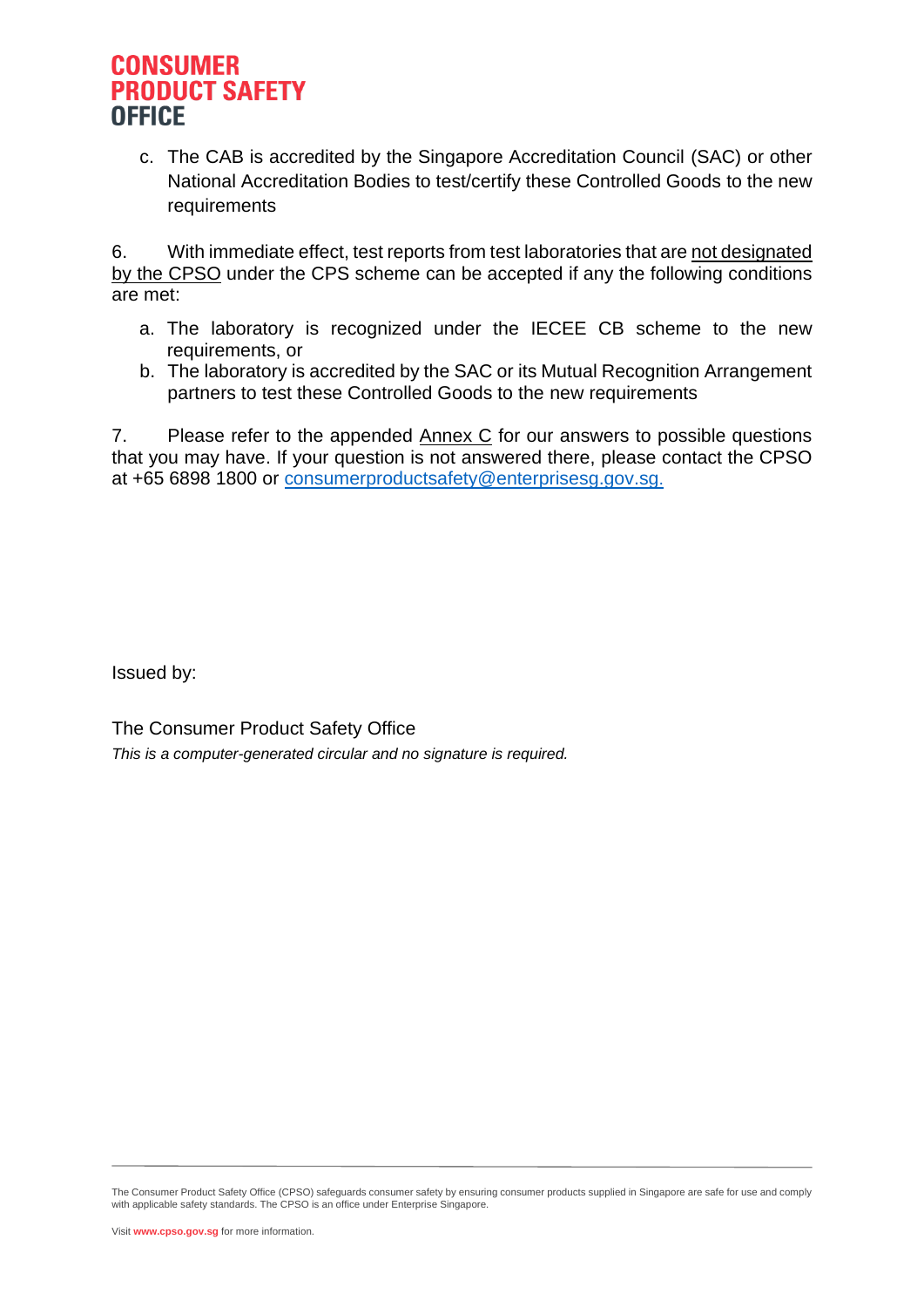### **Annex A**

| S/N | <b>Category of Controlled Goods</b>                              | <b>Minimum Edition (from Effective Dates)</b>                                        |
|-----|------------------------------------------------------------------|--------------------------------------------------------------------------------------|
| 1.  | AC Adaptors (for electrical appliances)                          | IEC 61558-2-6:2021 or<br>IEC 61558-2-16:2021                                         |
|     | AC Adaptors (for electronic appliances)                          | IEC 62368-1:2018 or<br>IEC 60065:2014                                                |
|     | AC Adaptors (for computer/telephonic<br>appliances)              | IEC 60950-1:2005 + A1:2009 + A2:2013 or<br>IEC 62368-1:2018                          |
|     | AC Adaptors (for shavers)                                        | IEC 60335-2-8:2012 + A1:2015 + A2:2018                                               |
|     | AC Adaptors (for battery chargers)                               | IEC 60335-2-29:2016 + A1:2019                                                        |
|     | AC Adaptors (for LED lightings)                                  | IEC 61347-2-13:2014 + A1:2016                                                        |
|     | AC Adaptors (for table/standing lamps)                           | IEC 60598-2-4:2017 (no change)                                                       |
|     | AC Adaptors (breast pump)                                        | IEC 60601-1:2005 + A1:2012 + A2:2020                                                 |
| 2.  | Audio and video products                                         | IEC 62368-1:2018 or<br>IEC 60065:2014                                                |
| 3.  | Coffee maker, slow cooker, steamboat and<br>similar appliances   | IEC 60335-2-15:2012 + A1:2016 + A2:2018                                              |
| 4.  | Decorative lighting chain                                        | IEC 60598-2-20:2022                                                                  |
|     | Decorative lighting chain (for rope lights)                      | IEC 60598-2-21:2014 (no change)                                                      |
| 5.  | Fan (for table, standing or wall fan)                            | IEC 60335-2-80:2015 or<br>SS 655:2020 (no change)                                    |
|     |                                                                  | IEC 60335-2-80:2015 + SS 360:1992 (sub-<br>clauses 5.7 & 5.8 only) (renewal only) or |
|     | Fan (for ceiling or cycle fan)                                   | IEC 60335-2-80:2015 + SS 655:2020<br>(Annex ZA only) or                              |
|     |                                                                  | SS 655:2020 (no change)                                                              |
| 6.  | Gas canister                                                     | SS 400:1997 (no change)                                                              |
| 7.  | Hair care appliances                                             | IEC 60335-2-23:2016 + A1:2019                                                        |
| 8.  | Home computer system                                             | IEC 60950-1:2005 + A1:2009 + A2:2013 or<br>IEC 62368-1:2018                          |
| 9.  | Iron                                                             | IEC 60335-2-3:2012 + A1:2015                                                         |
| 10. | Isolating transformer for downlight fitting<br>(magnetic type)   | IEC 61558-2-6:2021                                                                   |
|     | Isolating transformer for downlight fitting<br>(electronic type) | IEC 61347-2-2:2011                                                                   |
| 11. | Kitchen machines (magnetic type)                                 | IEC 60335-2-14:2016 + A1:2019                                                        |

The Consumer Product Safety Office (CPSO) safeguards consumer safety by ensuring consumer products supplied in Singapore are safe for use and comply<br>with applicable safety standards. The CPSO is an office under Enterprise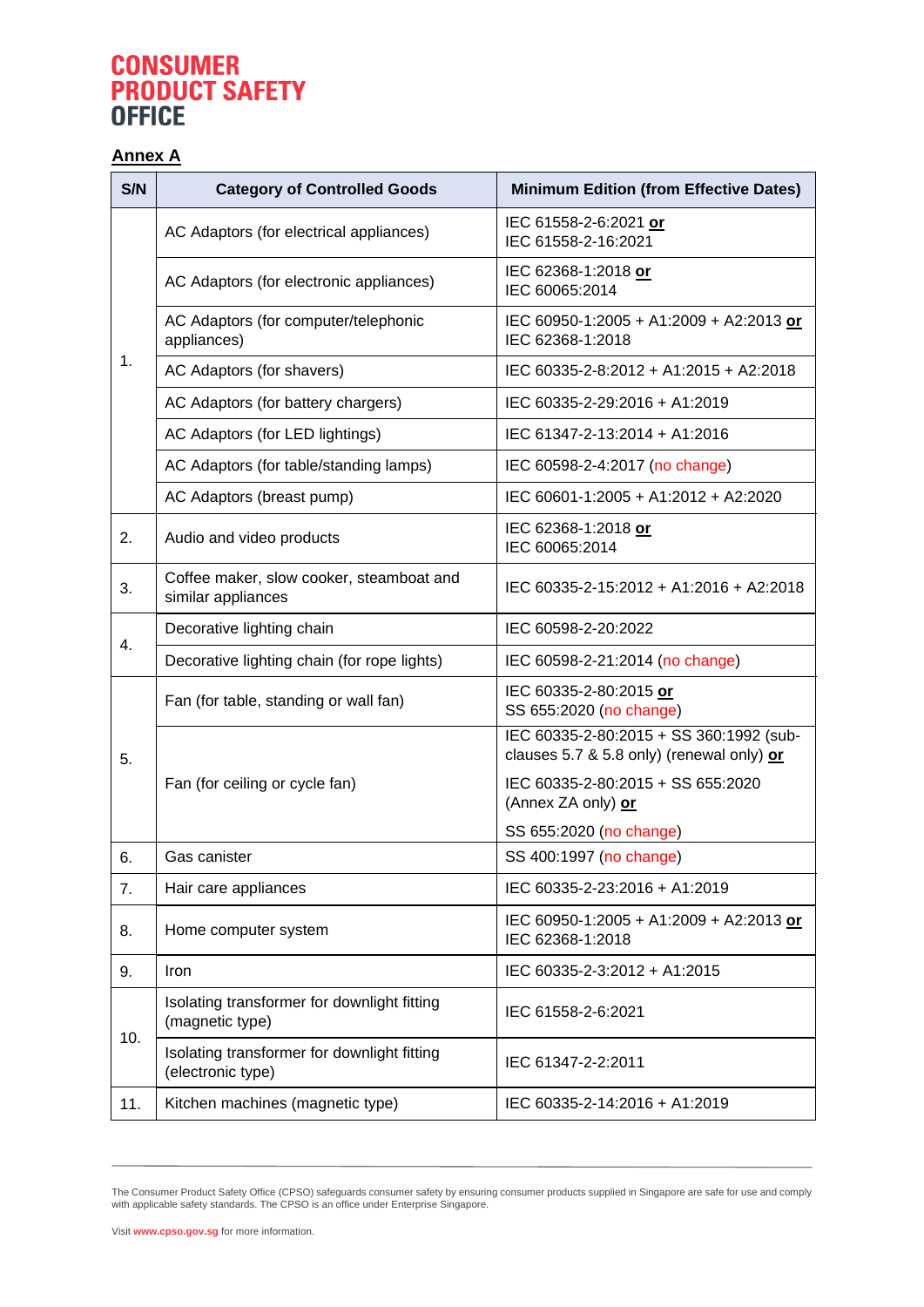# **CONSUMER<br>PRODUCT SAFETY<br>OFFICE**

| S/N | <b>Category of Controlled Goods</b>                                                                      | <b>Minimum Edition (from Effective Dates)</b>                      |
|-----|----------------------------------------------------------------------------------------------------------|--------------------------------------------------------------------|
| 12. | Lamp control gears (magnetic type)                                                                       | IEC 61347-2-8:2000 + A1:2006                                       |
|     | Lamp control gears (electronic type)                                                                     | IEC 61347-2-3:2011 + A1:2016                                       |
|     | Lamp control gears (for LED driver)                                                                      | IEC 61347-2-13:2014 + A1:2016                                      |
| 13. | Liquid heating appliances                                                                                | IEC 60335-2-15:2012 + A1:2016 + A2:2018                            |
|     | Liquid heating appliances (hot water dispenser<br>- storage type)                                        | IEC 60335-2-21:2012 + A1:2018                                      |
|     | Liquid heating appliances (hot water dispenser<br>- instantaneous type)                                  | IEC 60335-2-35:2012 + A1:2016 + A2:2020                            |
| 14. | Microwave oven                                                                                           | IEC 60335-2-25:2020                                                |
| 15. | Multi-way Adaptor                                                                                        | SS 145-3:2020 (no change)                                          |
| 16. | 3-pin portable socket-outlet                                                                             | SS 145-2:2018                                                      |
|     | 3-pin portable socket outlet incorporated with<br>USB port(s) and/or electronic device(s)                | SS 145-2:2018 (no change)                                          |
|     | Portable socket-outlet (portable cable reel)                                                             | SS 307:1996 (no change)                                            |
|     | Portable socket-outlet (for power track)                                                                 | SS 241:1996 + SS 145-2:2018 (sequence<br>1, 2, 3 only) (no change) |
|     | Portable socket-outlet (for power track<br>incorporated with USB port(s) and/or electronic<br>device(s)) | SS 241:1996 + SS 145-2:2018 (no change)                            |
| 17. | <b>Residual Current Circuit Breaker (RCCB)</b>                                                           | SS 97:2016                                                         |
| 18. | Rice cooker                                                                                              | IEC 60335-2-15:2012 + A1:2016 + A2:2018                            |
| 19. | Stationary cooking appliances                                                                            | IEC 60335-2-6:2014 + A1:2018                                       |
|     | Toaster, hot plate (including induction type),<br>grill, oven and similar appliances                     | IEC 60335-2-9:2019                                                 |
| 20. | Deep fryer, electric wok and similar appliances                                                          | IEC 60335-2-13:2021                                                |
|     | Outdoor electric barbeque grill                                                                          | IEC 60335-2-78:2021                                                |
| 21. | Vacuum cleaner                                                                                           | IEC 60335-2-2:2019                                                 |
| 22. | Washing machine                                                                                          | IEC 60335-2-7:2019                                                 |
| 23. | 3-pin mains plugs (rectangular pin 13-amp type)                                                          | SS 145-1:2019                                                      |
|     | 3-pin mains plugs (round pin 15-amp type)                                                                | SS 472-E1 + A1:1999 (2020)                                         |

The Consumer Product Safety Office (CPSO) safeguards consumer safety by ensuring consumer products supplied in Singapore are safe for use and comply<br>with applicable safety standards. The CPSO is an office under Enterprise